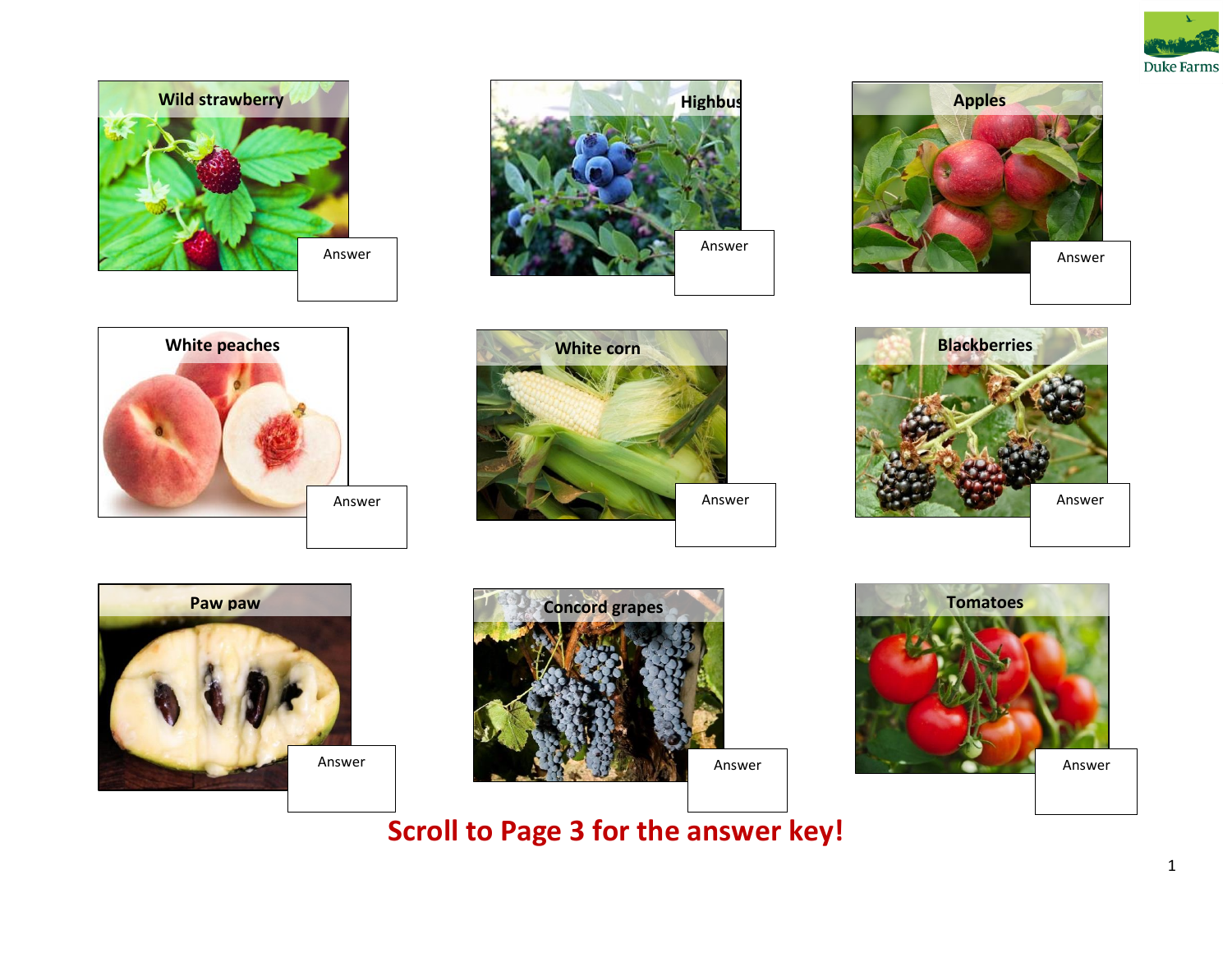

|                                                                                                                                                                                                                                                                                                                                     | Β                                                                                                                                                                                                                                                                                                                                                                                                                    |                                                                                                                                                                                                                                                                                                                                                                                                 |
|-------------------------------------------------------------------------------------------------------------------------------------------------------------------------------------------------------------------------------------------------------------------------------------------------------------------------------------|----------------------------------------------------------------------------------------------------------------------------------------------------------------------------------------------------------------------------------------------------------------------------------------------------------------------------------------------------------------------------------------------------------------------|-------------------------------------------------------------------------------------------------------------------------------------------------------------------------------------------------------------------------------------------------------------------------------------------------------------------------------------------------------------------------------------------------|
| This fruit has a longer growing season from<br>$\bullet$<br>July to October.<br>Many view this piece of produce as a<br>vegetable but it is actually a fruit.<br>Many varieties exist, including one named<br>"The Ramapo" after the Native tribe, and one<br>named "The Rutgers" after Rutgers University<br>in New Brunswick, NJ. | These trees fruit from July to September with<br>these baseball-sized fruits that are full of<br>vitamin A and C!<br>This sweet, juicy fruit is known as a "stone<br>$\bullet$<br>fruit" which means it has a large pit or "stone"<br>in the center, that is surrounded by flesh.<br>The skin of this fruit is very sensitive, so it has<br>a fuzzy layer on it to keep water away from the<br>surface of the fruit. | This fruit grows on a bush and is ready to be<br>eaten from July to August.<br>It is known as a superfruit because it is<br>$\bullet$<br>packed full of vitamins and antioxidants.<br>When growing, the fruit starts off red, but<br>then grows to have a deep blue color when<br>ripe.                                                                                                         |
| D                                                                                                                                                                                                                                                                                                                                   | Е                                                                                                                                                                                                                                                                                                                                                                                                                    | F                                                                                                                                                                                                                                                                                                                                                                                               |
| This crop is ready from July to August or<br>$\bullet$<br>September.<br>The plant it grows on can grow to be as tall as<br>12 feet!<br>The crop can be used in many ways and in<br>different forms. It considered a fruit, a<br>vegetable, AND a grain. Wow!                                                                        | This fruit has a short growing season from<br>$\bullet$<br>about late May to mid June.<br>It was a great food source for Indigenous<br>$\bullet$<br>peoples that lived in the area many years<br>ago.<br>Indigenous peoples would crush up these red<br>gems and combine it with ground cornmeal<br>to make a yummy bread.                                                                                           | This is the largest fruit native to North<br>America.<br>The fruit is described to be a combination of<br>banana, mango, and kiwi.<br>Duke Farms has these trees growing in our<br>Permaculture Garden in between the Farm<br>Barn and Community Garden.                                                                                                                                        |
| G                                                                                                                                                                                                                                                                                                                                   | Н                                                                                                                                                                                                                                                                                                                                                                                                                    |                                                                                                                                                                                                                                                                                                                                                                                                 |
| This fruit grows on a vine and comes in many<br>different varieties and colors including red,<br>green, and deep blue/purple.<br>The fruit was originally produced in 1849 in a<br>Massachusetts town and is named after that<br>town.<br>It can be used to make preserves, wine, pies,<br>and vinegars.                            | These bushes fruit from late June to August,<br>$\bullet$<br>baring beautiful blue berries.<br>This is the NJ state fruit!<br>$\bullet$<br>The origin of the cultivation of this fruit can<br>$\bullet$<br>be traced back to the Pine Barrens in 1910!                                                                                                                                                               | This fruit is ready to be eaten later in the year<br>from about early September to late October.<br>Different varieties of this fruit have different<br>colors. Many are red, but they can also be<br>yellow, green, or a combination of these<br>colors depending on ripeness of the fruit.<br>This versatile fruit is often used in savory<br>dishes like salads, and sweet dishes like pies. |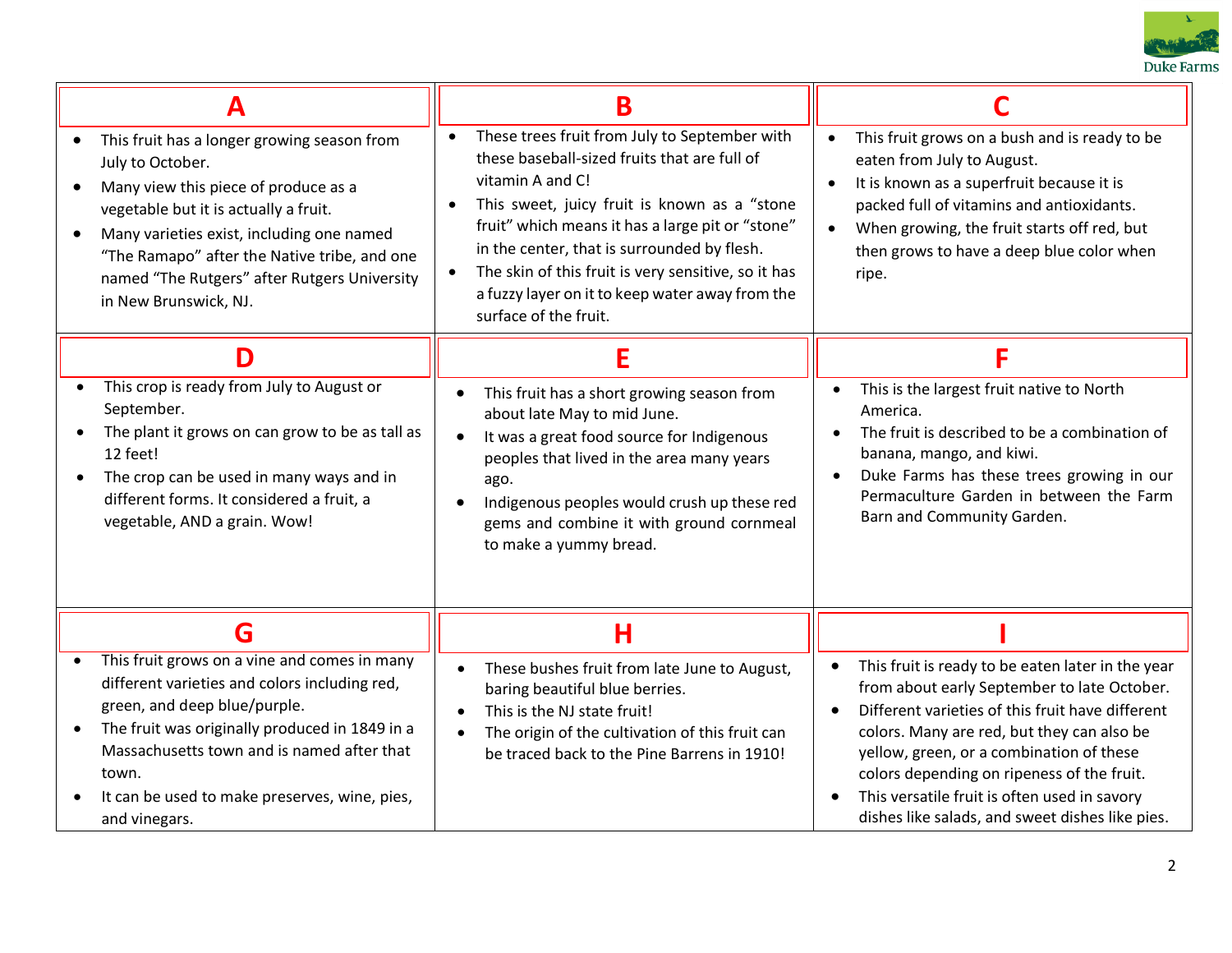